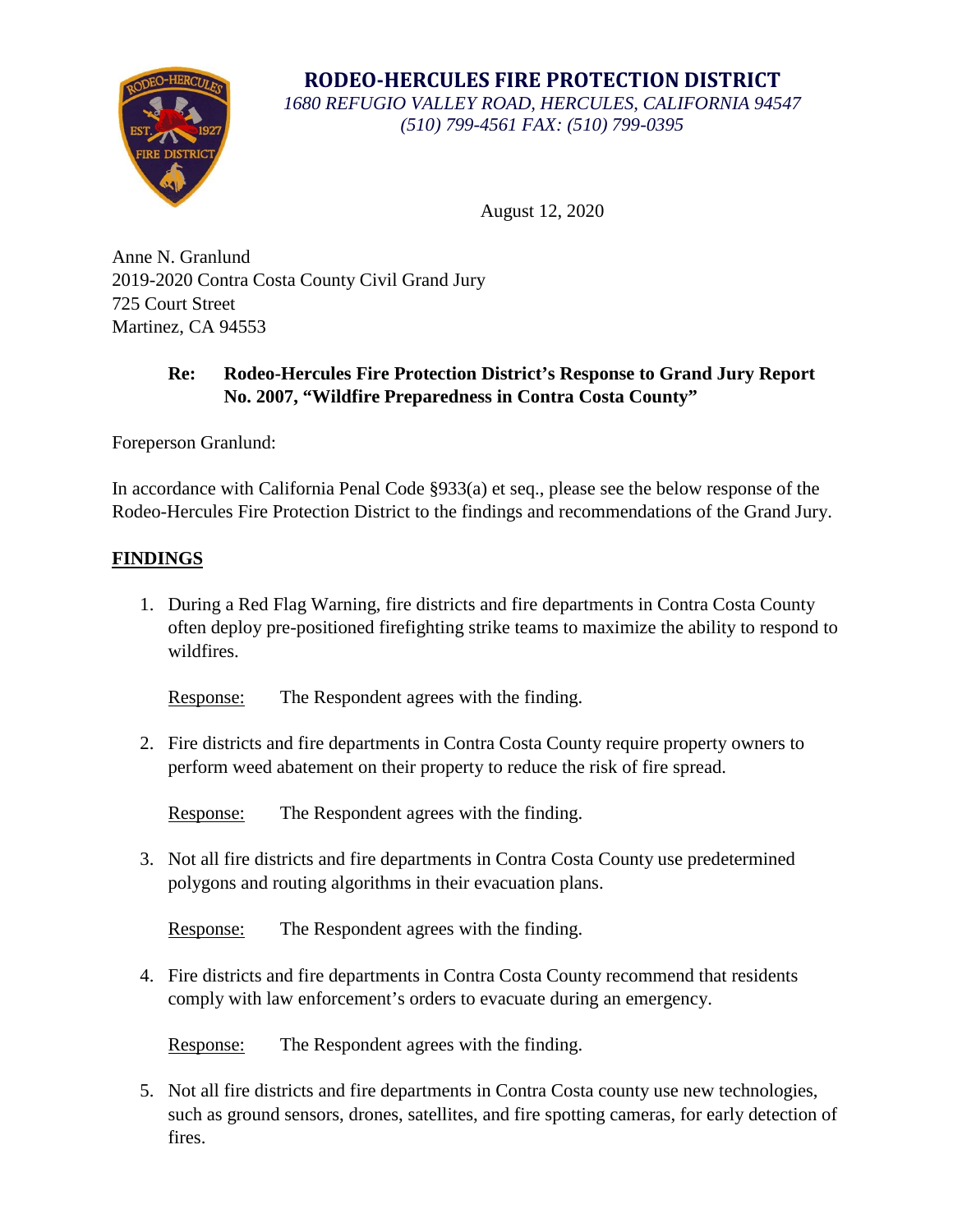Response: The Respondent agrees with the finding.

6. The October 2019 Public Safety Power Shutoff (PSPS) events disrupted emergency response efforts and communications in Contra Costa County.

Response: The Respondent agrees with the finding.

7. Fire districts and fire departments in Contra Costa County are not always informed by PG&E when the utility is performing non-emergency maintenance work that presents a high fire risk during a Red Flag Warning.

Response: The Respondent agrees with the finding.

8. An ordinance passed by the San Ramon Valley Fire Protection District, requiring PG&E to give advance notice of non-emergency maintenance work that presents a high fire risk, enables the fire district to pre-position a team at the utility worksite and recover labor and equipment costs.

Response: The Respondent agrees with the finding.

In accordance with California Penal Code §933(b) et seq., please see the below response of the Rodeo-Hercules Fire Protection District to the findings and recommendations of the Grand Jury.

## **RECOMMENDATIONS**

R1. The Board of Directors of Contra Costa County Fire Protection District, East Contra Costa County Fire Protection District, Moraga-Orinda Fire Protection District, Rodeo-Hercules Fire Protection District, and San Ramon valley Fire protection district should consider directing their Fire Chief to update wildfire evacuation plans and incorporate pre-determined polygons and advanced routing technology, by June 30, 2021.

Response: The recommendation has not yet been implemented but is scheduled to be implemented in 2021. Together, the Contra Costa County Fire Chiefs Association supported a grant application to provide funding for the procurement and implementation of a software program that will provide a uniform evacuation planning platform. The \$300,000 grant was approved in late 2019 with funding to be available in late 2020. Procurement is expected to commence in late 2020 with implementation scheduled in mid-2021. The software will satisfy the recommendation included in this report.

R2. The Board of Directors of Contra Costa County Fire Protection District, East Contra Costa County Fire Protection District, Moraga-Orinda Fire Protection District, Rodeo-Hercules Fire Protection District, and San Ramon valley Fire protection district should consider identifying funds to adopt or expand the use of new technologies, such as